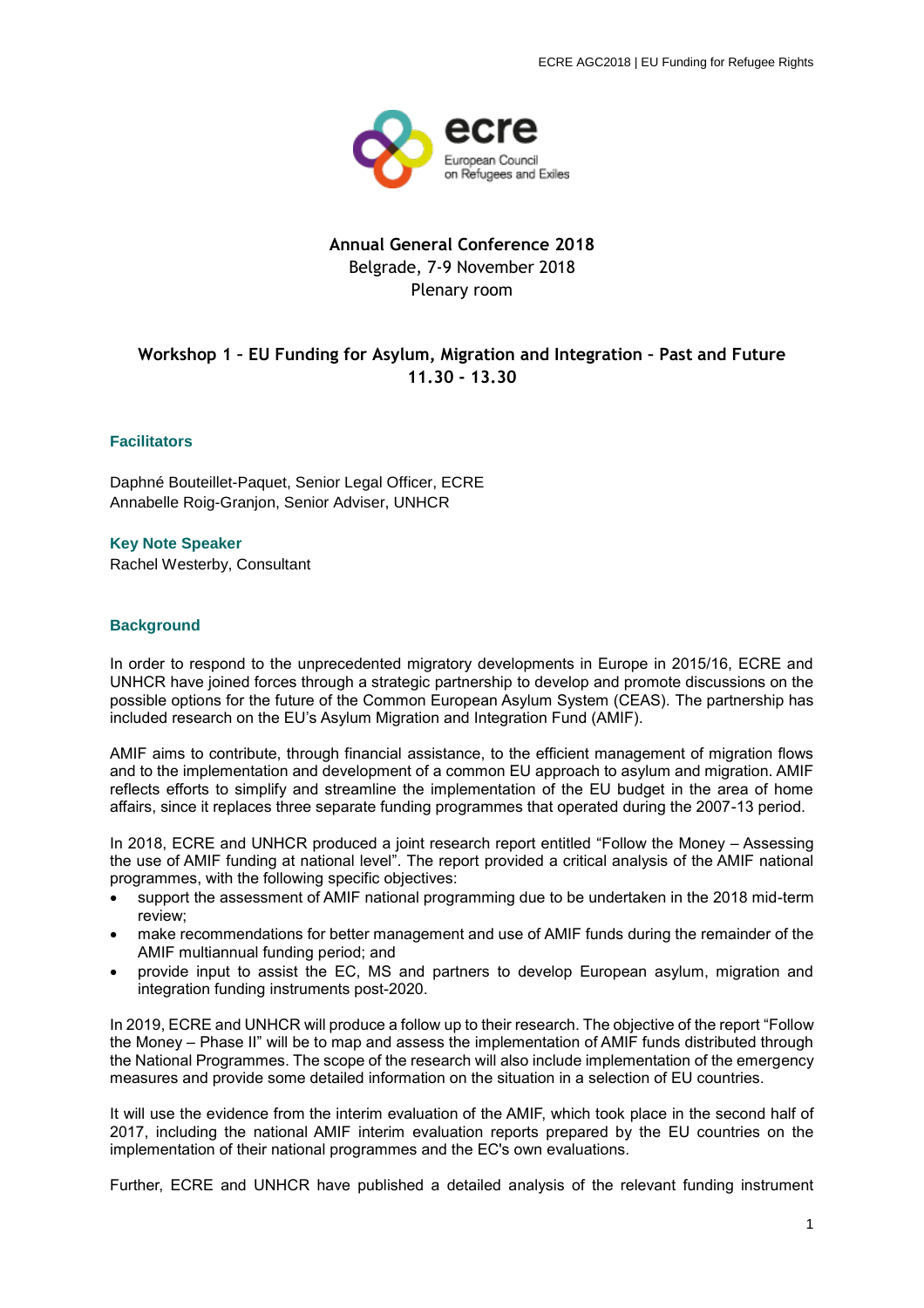proposals that will replace or complement the current AMIF in the context of the new Multi Annual Financial Framework (MFF) of the EU for the period 2021-2027. Both organizations have developed their own advocacy and commissioned an expert paper that includes recommendations for use during the negotiation process.

## **Objectives**

The objectives of the workshop are twofold:

- 1. To inform AGC participants of the state of play of the implementation of the Asylum, Migration and Integration Funds at national level, with a particular focus on emergency assistance, and get input on the second phase of the Follow the Money Report;
- 2. To present the new architectures of the funds (AMF and EFS+) and discuss opportunities for advocacy on the legislative proposals with a specific focus on integration of beneficiaries of international protection and access to funds for civil society organisations

These topics will be discussed through the lens of the practical experience of AGC participants in their national context and, where possible, to get a better understanding of national policies and Member States' practices. This will allow participants to share their assessment of the prospective changes to the architecture of the EU funds, as well as develop ideas for advocacy.

## **Agenda**

- 11.30 11.40 Welcome address and short introduction Daphné Bouteillet-Paquet, ECRE Annabelle Roig-Granjon, UNHCR
- 11.40 12.10 Presentation of the draft ECRE/UNHCR report "Follow the Money Assessing the use of AMIF funding at national level – Phase II", Rachel Westerby, consultant
	- Short introduction to the AMIF, the interim evaluation and Follow The Money II methodology.
	- Comparative overview of implementation in 25 participating Member States (including emergency assistance).
	- Preliminary findings:
	- Common challenges affecting national AMIF implementation.
	- Positive and negative impacts of national AMIF implementation.
	- Presentation of four detailed case studies.
	- Draft conclusions and recommendations for 2019-20 (Member States and EC).
- 12.10 12.45 Exchange with the participants

Indicative guiding questions for discussion:

- 1. What has been the added value of the AMIF, at national and/or European level?
- 2. Has the AMIF had any negative impacts? How could they have been limited or avoided?